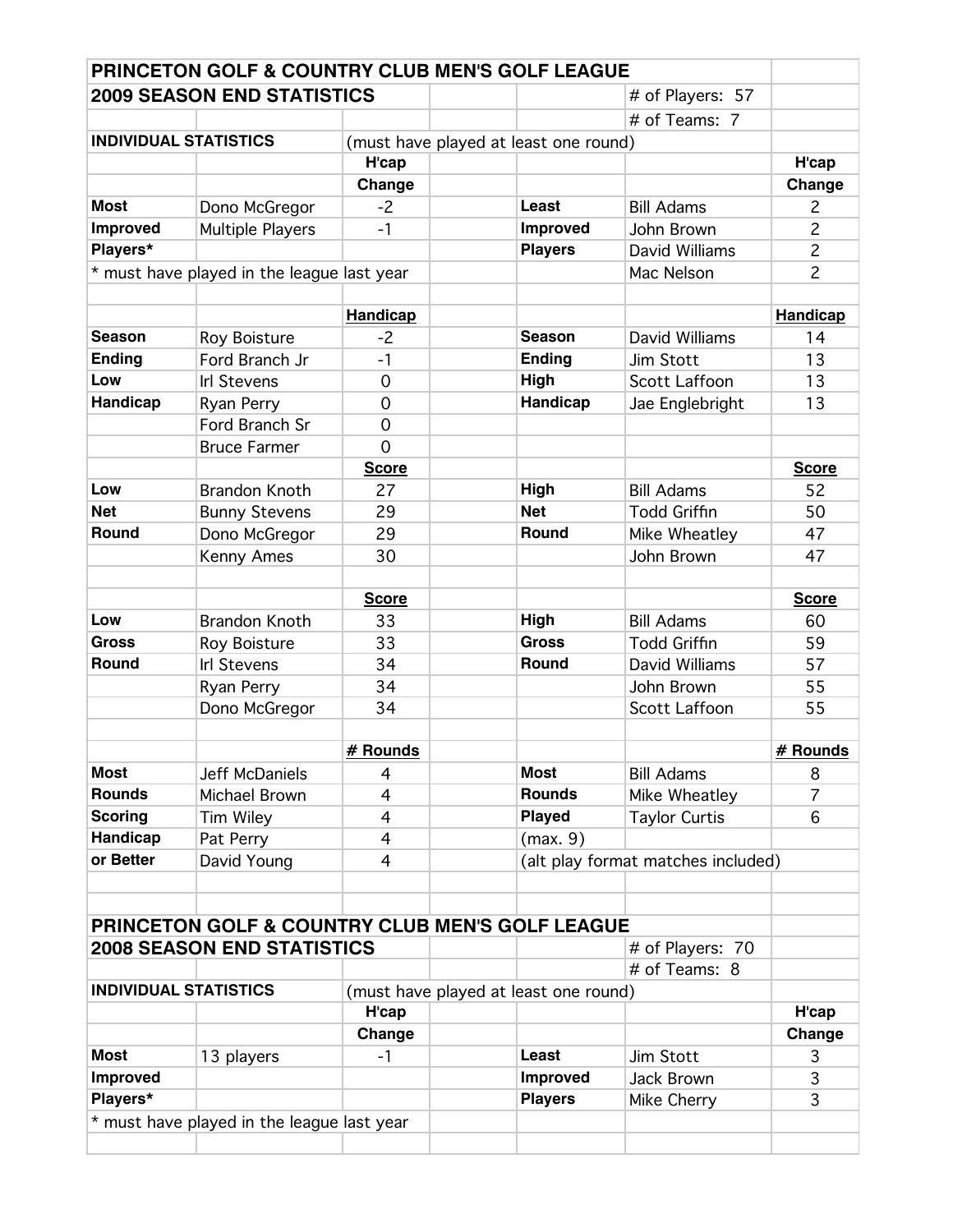|                              |                                                            | <b>Handicap</b> |                                       |                                    | <b>Handicap</b> |
|------------------------------|------------------------------------------------------------|-----------------|---------------------------------------|------------------------------------|-----------------|
| <b>Season</b>                | Ford Wayne Branch                                          | $-1$            | <b>Season</b>                         | Ronnie Nichols                     | 13              |
| <b>Ending</b>                | Roy Boisture                                               | $-1$            | <b>Ending</b>                         | Jim Stott                          | 13              |
| Low                          | <b>Irl Stevens</b>                                         | $\overline{0}$  | High                                  | Frank Walker                       | 13              |
| Handicap                     | John H Stevens                                             | $\mathbf 0$     | Handicap                              | Scott Laffoon                      | 13              |
|                              | <b>Bruce Farmer</b>                                        | $\overline{0}$  |                                       |                                    |                 |
|                              |                                                            |                 |                                       |                                    |                 |
|                              |                                                            | <b>Score</b>    |                                       |                                    | <b>Score</b>    |
| Low                          | Dono McGregor                                              | 27              | High                                  | Jim Stott                          | 51              |
| <b>Net</b>                   | Timmy Cartwright                                           | 27              | <b>Net</b>                            | <b>Ronnie Nichols</b>              | 48              |
| Round                        | Daniel Jones                                               | 28              | Round                                 | <b>Scott Laffoon</b>               | 48              |
|                              | Sam Rogers                                                 | 29              |                                       | Jae Englebright                    | 46              |
|                              | Randy Major                                                | 29              |                                       |                                    |                 |
|                              |                                                            |                 |                                       |                                    |                 |
|                              |                                                            | <b>Score</b>    |                                       |                                    | <b>Score</b>    |
| Low                          | Roy Boisture                                               | 32              | High                                  | Jim Stott                          | 61              |
| <b>Gross</b>                 | <b>Irl Stevens</b>                                         | 33              | <b>Gross</b>                          | Ronnie Nichols                     | 60              |
| Round                        | Ford Wayne Branch                                          | 33              | Round                                 | <b>Scott Laffoon</b>               | 60              |
|                              | Dono McGregor                                              | 33              |                                       |                                    |                 |
|                              |                                                            |                 |                                       |                                    |                 |
|                              |                                                            | # Rounds        |                                       |                                    | # Rounds        |
| <b>Most</b>                  | <b>Billy Boyd</b>                                          | 5               | <b>Most</b>                           | <b>Todd Griffin</b>                | 8               |
| <b>Rounds</b>                | Daniel Jones                                               | 5               | <b>Rounds</b>                         | <b>Richard Coffee</b>              | 8               |
| <b>Scoring</b>               | <b>Timmy Cartwright</b>                                    | 5               | <b>Played</b>                         | Dane Hodges                        | 8               |
| Handicap                     |                                                            |                 | (max. 11)                             |                                    |                 |
| or Better                    |                                                            |                 |                                       | (alt play format matches included) |                 |
|                              |                                                            |                 |                                       |                                    |                 |
|                              |                                                            |                 |                                       |                                    |                 |
|                              | <b>PRINCETON GOLF &amp; COUNTRY CLUB MEN'S GOLF LEAGUE</b> |                 |                                       |                                    |                 |
|                              | <b>2007 SEASON END STATISTICS</b>                          |                 |                                       | # of Players: 64                   |                 |
|                              |                                                            |                 |                                       | # of Teams: 8                      |                 |
| <b>INDIVIDUAL STATISTICS</b> |                                                            |                 | (must have played at least one round) |                                    |                 |
|                              |                                                            | H'cap           |                                       |                                    | H'cap           |
|                              |                                                            | Change          |                                       |                                    | Change          |
| <b>Most</b>                  | Dennis Amundson                                            | $-3$            | Least                                 | David Williams                     | 3               |
| <b>Improved</b>              | Jae Englebright                                            | $-3$            | Improved                              | <b>Billy Johnson</b>               | $\overline{c}$  |
| Players*                     | Ralph Smith                                                | $-2$            | <b>Players</b>                        |                                    |                 |
|                              | Eddie Sullenger                                            | $-2$            |                                       |                                    |                 |
|                              | <b>Todd Griffin</b>                                        | $-2$            |                                       |                                    |                 |
|                              | * must have played in the league last year                 |                 |                                       |                                    |                 |
|                              |                                                            | <b>Handicap</b> |                                       |                                    | <b>Handicap</b> |
| <b>Season</b>                | Ford Branch Jr                                             | $-1$            | <b>Season</b>                         | Roy McDaniel                       | 15              |
| <b>Ending</b>                | <b>Roy Boisture</b>                                        | $-1$            | <b>Ending</b>                         | <b>Howard Stevens</b>              | 13              |
| Low                          | <b>Billy Boyd</b>                                          | 0               | High                                  |                                    |                 |
| Handicap                     | John H Stevens                                             | $\overline{0}$  | Handicap                              |                                    |                 |
|                              | <b>Bruce Farmer</b>                                        | $\overline{O}$  |                                       |                                    |                 |
|                              |                                                            | <b>Score</b>    |                                       |                                    | <b>Score</b>    |
| Low                          | <b>Ben VanHooser</b>                                       | 28              | High                                  | Rod Murphy                         | 47              |
| <b>Net</b>                   | Mark Blackburn                                             | 28              | <b>Net</b>                            | David Williams                     | 47              |
| Round                        | Dane Hodges                                                | 29              | Round                                 | David Williams                     | 45              |
|                              | Darren Baker                                               | 29              |                                       | <b>Howard Stevens</b>              | 45              |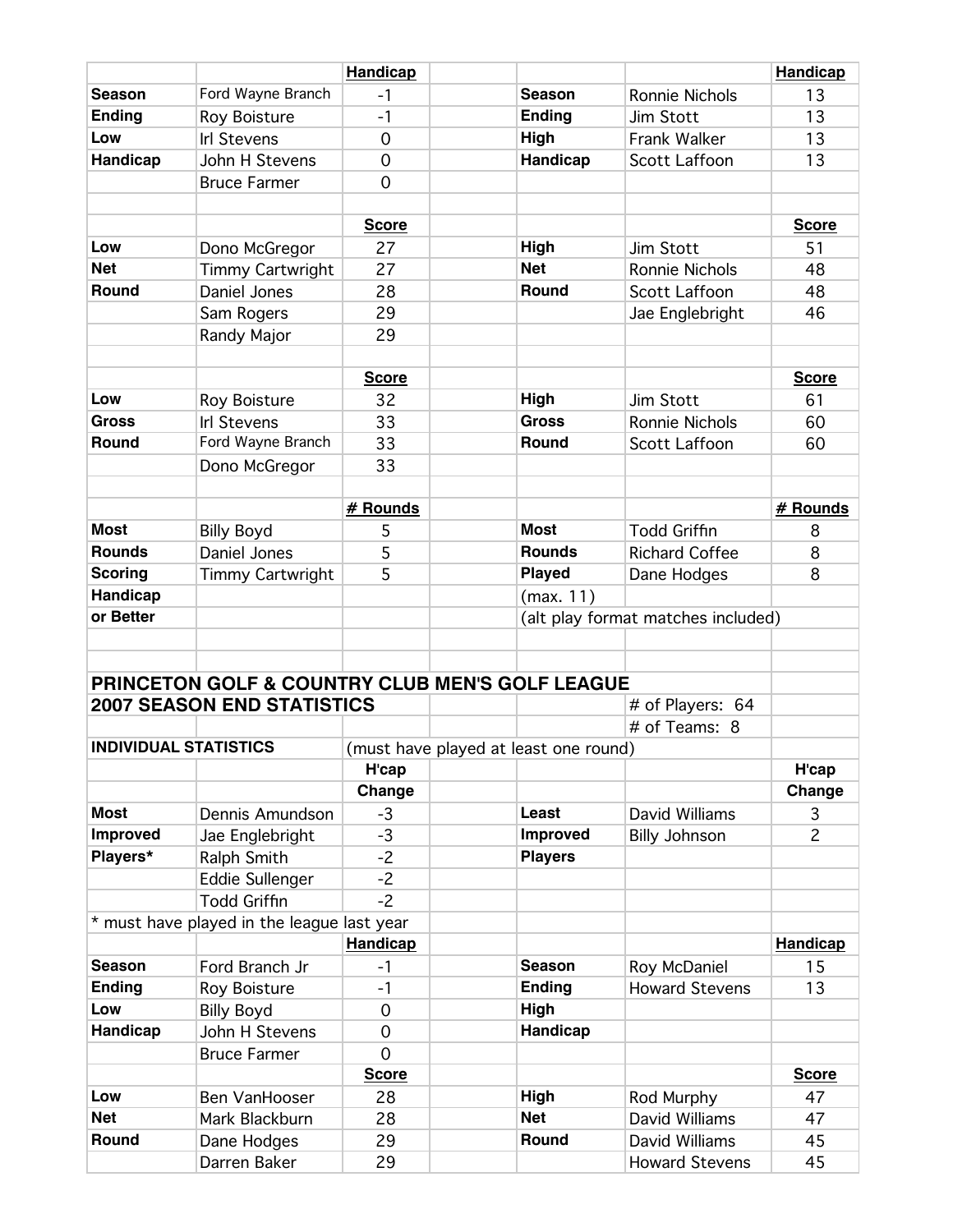| <b>Score</b><br><b>Score</b><br>High<br>Low<br><b>Billy Boyd</b><br>David Williams<br>59<br>31<br>33<br>58<br><b>Gross</b><br><b>Gross</b><br><b>Howard Stevens</b><br><b>Irl Stevens</b><br>33<br>Round<br>Ben VanHooser<br>Round<br><b>Howard Stevens</b><br>56<br>33<br>56<br><b>Bruce Farmer</b><br><b>Frank Walker</b><br># Rounds<br># Rounds<br><b>Most</b><br><b>Most</b><br>Ford Branch Jr<br>7<br><b>Irl Stevens</b><br>8<br><b>Rounds</b><br><b>Rounds</b><br>6<br>8<br><b>Irl Stevens</b><br>Dennis Amundson<br>6<br><b>Played</b><br>8<br><b>Scoring</b><br>Dennis Amundson<br><b>Richard Holland</b><br>Handicap<br>6<br>Mike Boyd<br>(max. 11)<br>Dane Hodges<br>8<br>or Better<br><b>PRINCETON GOLF &amp; COUNTRY CLUB MEN'S GOLF LEAGUE</b><br><b>2006 SEASON END STATISTICS</b><br># of Players: 71<br># of Teams: 9<br><b>INDIVIDUAL STATISTICS</b><br>(must have played at least one round)<br>H'cap<br>H'cap<br>Change<br>Change<br><b>Most</b><br>$-3$<br>Least<br><b>Torey Hammett</b><br><b>Bobby East</b><br>4<br>C A Woodall<br><b>Improved</b><br>$-2$<br><b>Improved</b><br>3<br>Sam Rogers<br>$-2$<br>Players*<br>3<br><b>Fred Foltz</b><br><b>Players</b><br>Roy McDaniel<br>3<br>* must have played in the league last year<br>Johnny Holloway<br>Handicap<br>Handicap<br><b>Season</b><br><b>Season</b><br>Roy Boisture<br>$-2$<br>Don Poindexter<br>15<br>Ford Branch Jr<br><b>Ending</b><br><b>Ending</b><br>C A Woodall<br>15<br>$-1$<br>High<br>Low<br><b>Howard Stevens</b><br>John H Stevens<br>$\mathbf 0$<br>14<br>Handicap<br>$\Omega$<br>Handicap<br><b>Bruce Farmer</b><br><b>Score</b><br><b>Score</b><br>29<br>High<br>49<br>Low<br><b>Greg Grindstaff</b><br>Don Poindexter<br><b>Net</b><br><b>Net</b><br>46<br>30<br>Don Poindexter<br>Dane Hodges<br>Round<br>Round<br>45<br><b>Torey Hammett</b><br>30<br>Jack Blackburn<br><b>Steve Miller</b><br>45<br>Denny Amundson<br>45<br>45<br>Roy McDaniel<br><b>Score</b><br><b>Score</b><br>High<br>Low<br>Don Poindexter<br>64<br>Roy Boisture<br>32<br><b>Gross</b><br>John H Stevens<br>33<br><b>Gross</b><br>Don Poindexter<br>61<br>Round<br>57<br>Round<br>33<br>Roy McDaniel<br>Roy Boisture<br><b>Howard Stevens</b><br>57<br># Rounds<br># Rounds<br><b>Most</b><br><b>Most</b><br>Mac Nelson<br>6<br>David Sullenger<br>8<br><b>Rounds</b><br><b>Rounds</b><br>Mac Nelson<br>8<br>Joe Curtis<br>6<br>$\overline{7}$<br>5<br><b>Played</b><br><b>Scoring</b><br><b>Scott Seibert</b><br><b>Scott Seibert</b><br>$\overline{7}$<br>Handicap<br>5<br>Ford Branch Sr<br>Ford Branch Sr<br>(max. 10)<br>or Better<br>5<br>$\overline{7}$<br>Mike Dearing<br>Dane Hodges<br>5<br>$\overline{7}$<br><b>Torey Hammett</b><br>Joe Curtis<br>5<br>$\overline{7}$<br>Sam Rogers<br>Roy Boisture<br>$\overline{7}$<br><b>Tracy Wilhelm</b> |  |  | Randy Major | 45 |
|---------------------------------------------------------------------------------------------------------------------------------------------------------------------------------------------------------------------------------------------------------------------------------------------------------------------------------------------------------------------------------------------------------------------------------------------------------------------------------------------------------------------------------------------------------------------------------------------------------------------------------------------------------------------------------------------------------------------------------------------------------------------------------------------------------------------------------------------------------------------------------------------------------------------------------------------------------------------------------------------------------------------------------------------------------------------------------------------------------------------------------------------------------------------------------------------------------------------------------------------------------------------------------------------------------------------------------------------------------------------------------------------------------------------------------------------------------------------------------------------------------------------------------------------------------------------------------------------------------------------------------------------------------------------------------------------------------------------------------------------------------------------------------------------------------------------------------------------------------------------------------------------------------------------------------------------------------------------------------------------------------------------------------------------------------------------------------------------------------------------------------------------------------------------------------------------------------------------------------------------------------------------------------------------------------------------------------------------------------------------------------------------------------------------------------------------------------------------------------------------------------------------------------------------------------------------------------------------------------------------------------------------------------------------------------------------------------------------------------------------------------------------------------------------------------------------------------------|--|--|-------------|----|
|                                                                                                                                                                                                                                                                                                                                                                                                                                                                                                                                                                                                                                                                                                                                                                                                                                                                                                                                                                                                                                                                                                                                                                                                                                                                                                                                                                                                                                                                                                                                                                                                                                                                                                                                                                                                                                                                                                                                                                                                                                                                                                                                                                                                                                                                                                                                                                                                                                                                                                                                                                                                                                                                                                                                                                                                                                       |  |  |             |    |
|                                                                                                                                                                                                                                                                                                                                                                                                                                                                                                                                                                                                                                                                                                                                                                                                                                                                                                                                                                                                                                                                                                                                                                                                                                                                                                                                                                                                                                                                                                                                                                                                                                                                                                                                                                                                                                                                                                                                                                                                                                                                                                                                                                                                                                                                                                                                                                                                                                                                                                                                                                                                                                                                                                                                                                                                                                       |  |  |             |    |
|                                                                                                                                                                                                                                                                                                                                                                                                                                                                                                                                                                                                                                                                                                                                                                                                                                                                                                                                                                                                                                                                                                                                                                                                                                                                                                                                                                                                                                                                                                                                                                                                                                                                                                                                                                                                                                                                                                                                                                                                                                                                                                                                                                                                                                                                                                                                                                                                                                                                                                                                                                                                                                                                                                                                                                                                                                       |  |  |             |    |
|                                                                                                                                                                                                                                                                                                                                                                                                                                                                                                                                                                                                                                                                                                                                                                                                                                                                                                                                                                                                                                                                                                                                                                                                                                                                                                                                                                                                                                                                                                                                                                                                                                                                                                                                                                                                                                                                                                                                                                                                                                                                                                                                                                                                                                                                                                                                                                                                                                                                                                                                                                                                                                                                                                                                                                                                                                       |  |  |             |    |
|                                                                                                                                                                                                                                                                                                                                                                                                                                                                                                                                                                                                                                                                                                                                                                                                                                                                                                                                                                                                                                                                                                                                                                                                                                                                                                                                                                                                                                                                                                                                                                                                                                                                                                                                                                                                                                                                                                                                                                                                                                                                                                                                                                                                                                                                                                                                                                                                                                                                                                                                                                                                                                                                                                                                                                                                                                       |  |  |             |    |
|                                                                                                                                                                                                                                                                                                                                                                                                                                                                                                                                                                                                                                                                                                                                                                                                                                                                                                                                                                                                                                                                                                                                                                                                                                                                                                                                                                                                                                                                                                                                                                                                                                                                                                                                                                                                                                                                                                                                                                                                                                                                                                                                                                                                                                                                                                                                                                                                                                                                                                                                                                                                                                                                                                                                                                                                                                       |  |  |             |    |
|                                                                                                                                                                                                                                                                                                                                                                                                                                                                                                                                                                                                                                                                                                                                                                                                                                                                                                                                                                                                                                                                                                                                                                                                                                                                                                                                                                                                                                                                                                                                                                                                                                                                                                                                                                                                                                                                                                                                                                                                                                                                                                                                                                                                                                                                                                                                                                                                                                                                                                                                                                                                                                                                                                                                                                                                                                       |  |  |             |    |
|                                                                                                                                                                                                                                                                                                                                                                                                                                                                                                                                                                                                                                                                                                                                                                                                                                                                                                                                                                                                                                                                                                                                                                                                                                                                                                                                                                                                                                                                                                                                                                                                                                                                                                                                                                                                                                                                                                                                                                                                                                                                                                                                                                                                                                                                                                                                                                                                                                                                                                                                                                                                                                                                                                                                                                                                                                       |  |  |             |    |
|                                                                                                                                                                                                                                                                                                                                                                                                                                                                                                                                                                                                                                                                                                                                                                                                                                                                                                                                                                                                                                                                                                                                                                                                                                                                                                                                                                                                                                                                                                                                                                                                                                                                                                                                                                                                                                                                                                                                                                                                                                                                                                                                                                                                                                                                                                                                                                                                                                                                                                                                                                                                                                                                                                                                                                                                                                       |  |  |             |    |
|                                                                                                                                                                                                                                                                                                                                                                                                                                                                                                                                                                                                                                                                                                                                                                                                                                                                                                                                                                                                                                                                                                                                                                                                                                                                                                                                                                                                                                                                                                                                                                                                                                                                                                                                                                                                                                                                                                                                                                                                                                                                                                                                                                                                                                                                                                                                                                                                                                                                                                                                                                                                                                                                                                                                                                                                                                       |  |  |             |    |
|                                                                                                                                                                                                                                                                                                                                                                                                                                                                                                                                                                                                                                                                                                                                                                                                                                                                                                                                                                                                                                                                                                                                                                                                                                                                                                                                                                                                                                                                                                                                                                                                                                                                                                                                                                                                                                                                                                                                                                                                                                                                                                                                                                                                                                                                                                                                                                                                                                                                                                                                                                                                                                                                                                                                                                                                                                       |  |  |             |    |
|                                                                                                                                                                                                                                                                                                                                                                                                                                                                                                                                                                                                                                                                                                                                                                                                                                                                                                                                                                                                                                                                                                                                                                                                                                                                                                                                                                                                                                                                                                                                                                                                                                                                                                                                                                                                                                                                                                                                                                                                                                                                                                                                                                                                                                                                                                                                                                                                                                                                                                                                                                                                                                                                                                                                                                                                                                       |  |  |             |    |
|                                                                                                                                                                                                                                                                                                                                                                                                                                                                                                                                                                                                                                                                                                                                                                                                                                                                                                                                                                                                                                                                                                                                                                                                                                                                                                                                                                                                                                                                                                                                                                                                                                                                                                                                                                                                                                                                                                                                                                                                                                                                                                                                                                                                                                                                                                                                                                                                                                                                                                                                                                                                                                                                                                                                                                                                                                       |  |  |             |    |
|                                                                                                                                                                                                                                                                                                                                                                                                                                                                                                                                                                                                                                                                                                                                                                                                                                                                                                                                                                                                                                                                                                                                                                                                                                                                                                                                                                                                                                                                                                                                                                                                                                                                                                                                                                                                                                                                                                                                                                                                                                                                                                                                                                                                                                                                                                                                                                                                                                                                                                                                                                                                                                                                                                                                                                                                                                       |  |  |             |    |
|                                                                                                                                                                                                                                                                                                                                                                                                                                                                                                                                                                                                                                                                                                                                                                                                                                                                                                                                                                                                                                                                                                                                                                                                                                                                                                                                                                                                                                                                                                                                                                                                                                                                                                                                                                                                                                                                                                                                                                                                                                                                                                                                                                                                                                                                                                                                                                                                                                                                                                                                                                                                                                                                                                                                                                                                                                       |  |  |             |    |
|                                                                                                                                                                                                                                                                                                                                                                                                                                                                                                                                                                                                                                                                                                                                                                                                                                                                                                                                                                                                                                                                                                                                                                                                                                                                                                                                                                                                                                                                                                                                                                                                                                                                                                                                                                                                                                                                                                                                                                                                                                                                                                                                                                                                                                                                                                                                                                                                                                                                                                                                                                                                                                                                                                                                                                                                                                       |  |  |             |    |
|                                                                                                                                                                                                                                                                                                                                                                                                                                                                                                                                                                                                                                                                                                                                                                                                                                                                                                                                                                                                                                                                                                                                                                                                                                                                                                                                                                                                                                                                                                                                                                                                                                                                                                                                                                                                                                                                                                                                                                                                                                                                                                                                                                                                                                                                                                                                                                                                                                                                                                                                                                                                                                                                                                                                                                                                                                       |  |  |             |    |
|                                                                                                                                                                                                                                                                                                                                                                                                                                                                                                                                                                                                                                                                                                                                                                                                                                                                                                                                                                                                                                                                                                                                                                                                                                                                                                                                                                                                                                                                                                                                                                                                                                                                                                                                                                                                                                                                                                                                                                                                                                                                                                                                                                                                                                                                                                                                                                                                                                                                                                                                                                                                                                                                                                                                                                                                                                       |  |  |             |    |
|                                                                                                                                                                                                                                                                                                                                                                                                                                                                                                                                                                                                                                                                                                                                                                                                                                                                                                                                                                                                                                                                                                                                                                                                                                                                                                                                                                                                                                                                                                                                                                                                                                                                                                                                                                                                                                                                                                                                                                                                                                                                                                                                                                                                                                                                                                                                                                                                                                                                                                                                                                                                                                                                                                                                                                                                                                       |  |  |             |    |
|                                                                                                                                                                                                                                                                                                                                                                                                                                                                                                                                                                                                                                                                                                                                                                                                                                                                                                                                                                                                                                                                                                                                                                                                                                                                                                                                                                                                                                                                                                                                                                                                                                                                                                                                                                                                                                                                                                                                                                                                                                                                                                                                                                                                                                                                                                                                                                                                                                                                                                                                                                                                                                                                                                                                                                                                                                       |  |  |             |    |
|                                                                                                                                                                                                                                                                                                                                                                                                                                                                                                                                                                                                                                                                                                                                                                                                                                                                                                                                                                                                                                                                                                                                                                                                                                                                                                                                                                                                                                                                                                                                                                                                                                                                                                                                                                                                                                                                                                                                                                                                                                                                                                                                                                                                                                                                                                                                                                                                                                                                                                                                                                                                                                                                                                                                                                                                                                       |  |  |             |    |
|                                                                                                                                                                                                                                                                                                                                                                                                                                                                                                                                                                                                                                                                                                                                                                                                                                                                                                                                                                                                                                                                                                                                                                                                                                                                                                                                                                                                                                                                                                                                                                                                                                                                                                                                                                                                                                                                                                                                                                                                                                                                                                                                                                                                                                                                                                                                                                                                                                                                                                                                                                                                                                                                                                                                                                                                                                       |  |  |             |    |
|                                                                                                                                                                                                                                                                                                                                                                                                                                                                                                                                                                                                                                                                                                                                                                                                                                                                                                                                                                                                                                                                                                                                                                                                                                                                                                                                                                                                                                                                                                                                                                                                                                                                                                                                                                                                                                                                                                                                                                                                                                                                                                                                                                                                                                                                                                                                                                                                                                                                                                                                                                                                                                                                                                                                                                                                                                       |  |  |             |    |
|                                                                                                                                                                                                                                                                                                                                                                                                                                                                                                                                                                                                                                                                                                                                                                                                                                                                                                                                                                                                                                                                                                                                                                                                                                                                                                                                                                                                                                                                                                                                                                                                                                                                                                                                                                                                                                                                                                                                                                                                                                                                                                                                                                                                                                                                                                                                                                                                                                                                                                                                                                                                                                                                                                                                                                                                                                       |  |  |             |    |
|                                                                                                                                                                                                                                                                                                                                                                                                                                                                                                                                                                                                                                                                                                                                                                                                                                                                                                                                                                                                                                                                                                                                                                                                                                                                                                                                                                                                                                                                                                                                                                                                                                                                                                                                                                                                                                                                                                                                                                                                                                                                                                                                                                                                                                                                                                                                                                                                                                                                                                                                                                                                                                                                                                                                                                                                                                       |  |  |             |    |
|                                                                                                                                                                                                                                                                                                                                                                                                                                                                                                                                                                                                                                                                                                                                                                                                                                                                                                                                                                                                                                                                                                                                                                                                                                                                                                                                                                                                                                                                                                                                                                                                                                                                                                                                                                                                                                                                                                                                                                                                                                                                                                                                                                                                                                                                                                                                                                                                                                                                                                                                                                                                                                                                                                                                                                                                                                       |  |  |             |    |
|                                                                                                                                                                                                                                                                                                                                                                                                                                                                                                                                                                                                                                                                                                                                                                                                                                                                                                                                                                                                                                                                                                                                                                                                                                                                                                                                                                                                                                                                                                                                                                                                                                                                                                                                                                                                                                                                                                                                                                                                                                                                                                                                                                                                                                                                                                                                                                                                                                                                                                                                                                                                                                                                                                                                                                                                                                       |  |  |             |    |
|                                                                                                                                                                                                                                                                                                                                                                                                                                                                                                                                                                                                                                                                                                                                                                                                                                                                                                                                                                                                                                                                                                                                                                                                                                                                                                                                                                                                                                                                                                                                                                                                                                                                                                                                                                                                                                                                                                                                                                                                                                                                                                                                                                                                                                                                                                                                                                                                                                                                                                                                                                                                                                                                                                                                                                                                                                       |  |  |             |    |
|                                                                                                                                                                                                                                                                                                                                                                                                                                                                                                                                                                                                                                                                                                                                                                                                                                                                                                                                                                                                                                                                                                                                                                                                                                                                                                                                                                                                                                                                                                                                                                                                                                                                                                                                                                                                                                                                                                                                                                                                                                                                                                                                                                                                                                                                                                                                                                                                                                                                                                                                                                                                                                                                                                                                                                                                                                       |  |  |             |    |
|                                                                                                                                                                                                                                                                                                                                                                                                                                                                                                                                                                                                                                                                                                                                                                                                                                                                                                                                                                                                                                                                                                                                                                                                                                                                                                                                                                                                                                                                                                                                                                                                                                                                                                                                                                                                                                                                                                                                                                                                                                                                                                                                                                                                                                                                                                                                                                                                                                                                                                                                                                                                                                                                                                                                                                                                                                       |  |  |             |    |
|                                                                                                                                                                                                                                                                                                                                                                                                                                                                                                                                                                                                                                                                                                                                                                                                                                                                                                                                                                                                                                                                                                                                                                                                                                                                                                                                                                                                                                                                                                                                                                                                                                                                                                                                                                                                                                                                                                                                                                                                                                                                                                                                                                                                                                                                                                                                                                                                                                                                                                                                                                                                                                                                                                                                                                                                                                       |  |  |             |    |
|                                                                                                                                                                                                                                                                                                                                                                                                                                                                                                                                                                                                                                                                                                                                                                                                                                                                                                                                                                                                                                                                                                                                                                                                                                                                                                                                                                                                                                                                                                                                                                                                                                                                                                                                                                                                                                                                                                                                                                                                                                                                                                                                                                                                                                                                                                                                                                                                                                                                                                                                                                                                                                                                                                                                                                                                                                       |  |  |             |    |
|                                                                                                                                                                                                                                                                                                                                                                                                                                                                                                                                                                                                                                                                                                                                                                                                                                                                                                                                                                                                                                                                                                                                                                                                                                                                                                                                                                                                                                                                                                                                                                                                                                                                                                                                                                                                                                                                                                                                                                                                                                                                                                                                                                                                                                                                                                                                                                                                                                                                                                                                                                                                                                                                                                                                                                                                                                       |  |  |             |    |
|                                                                                                                                                                                                                                                                                                                                                                                                                                                                                                                                                                                                                                                                                                                                                                                                                                                                                                                                                                                                                                                                                                                                                                                                                                                                                                                                                                                                                                                                                                                                                                                                                                                                                                                                                                                                                                                                                                                                                                                                                                                                                                                                                                                                                                                                                                                                                                                                                                                                                                                                                                                                                                                                                                                                                                                                                                       |  |  |             |    |
|                                                                                                                                                                                                                                                                                                                                                                                                                                                                                                                                                                                                                                                                                                                                                                                                                                                                                                                                                                                                                                                                                                                                                                                                                                                                                                                                                                                                                                                                                                                                                                                                                                                                                                                                                                                                                                                                                                                                                                                                                                                                                                                                                                                                                                                                                                                                                                                                                                                                                                                                                                                                                                                                                                                                                                                                                                       |  |  |             |    |
|                                                                                                                                                                                                                                                                                                                                                                                                                                                                                                                                                                                                                                                                                                                                                                                                                                                                                                                                                                                                                                                                                                                                                                                                                                                                                                                                                                                                                                                                                                                                                                                                                                                                                                                                                                                                                                                                                                                                                                                                                                                                                                                                                                                                                                                                                                                                                                                                                                                                                                                                                                                                                                                                                                                                                                                                                                       |  |  |             |    |
|                                                                                                                                                                                                                                                                                                                                                                                                                                                                                                                                                                                                                                                                                                                                                                                                                                                                                                                                                                                                                                                                                                                                                                                                                                                                                                                                                                                                                                                                                                                                                                                                                                                                                                                                                                                                                                                                                                                                                                                                                                                                                                                                                                                                                                                                                                                                                                                                                                                                                                                                                                                                                                                                                                                                                                                                                                       |  |  |             |    |
|                                                                                                                                                                                                                                                                                                                                                                                                                                                                                                                                                                                                                                                                                                                                                                                                                                                                                                                                                                                                                                                                                                                                                                                                                                                                                                                                                                                                                                                                                                                                                                                                                                                                                                                                                                                                                                                                                                                                                                                                                                                                                                                                                                                                                                                                                                                                                                                                                                                                                                                                                                                                                                                                                                                                                                                                                                       |  |  |             |    |
|                                                                                                                                                                                                                                                                                                                                                                                                                                                                                                                                                                                                                                                                                                                                                                                                                                                                                                                                                                                                                                                                                                                                                                                                                                                                                                                                                                                                                                                                                                                                                                                                                                                                                                                                                                                                                                                                                                                                                                                                                                                                                                                                                                                                                                                                                                                                                                                                                                                                                                                                                                                                                                                                                                                                                                                                                                       |  |  |             |    |
|                                                                                                                                                                                                                                                                                                                                                                                                                                                                                                                                                                                                                                                                                                                                                                                                                                                                                                                                                                                                                                                                                                                                                                                                                                                                                                                                                                                                                                                                                                                                                                                                                                                                                                                                                                                                                                                                                                                                                                                                                                                                                                                                                                                                                                                                                                                                                                                                                                                                                                                                                                                                                                                                                                                                                                                                                                       |  |  |             |    |
|                                                                                                                                                                                                                                                                                                                                                                                                                                                                                                                                                                                                                                                                                                                                                                                                                                                                                                                                                                                                                                                                                                                                                                                                                                                                                                                                                                                                                                                                                                                                                                                                                                                                                                                                                                                                                                                                                                                                                                                                                                                                                                                                                                                                                                                                                                                                                                                                                                                                                                                                                                                                                                                                                                                                                                                                                                       |  |  |             |    |
|                                                                                                                                                                                                                                                                                                                                                                                                                                                                                                                                                                                                                                                                                                                                                                                                                                                                                                                                                                                                                                                                                                                                                                                                                                                                                                                                                                                                                                                                                                                                                                                                                                                                                                                                                                                                                                                                                                                                                                                                                                                                                                                                                                                                                                                                                                                                                                                                                                                                                                                                                                                                                                                                                                                                                                                                                                       |  |  |             |    |
|                                                                                                                                                                                                                                                                                                                                                                                                                                                                                                                                                                                                                                                                                                                                                                                                                                                                                                                                                                                                                                                                                                                                                                                                                                                                                                                                                                                                                                                                                                                                                                                                                                                                                                                                                                                                                                                                                                                                                                                                                                                                                                                                                                                                                                                                                                                                                                                                                                                                                                                                                                                                                                                                                                                                                                                                                                       |  |  |             |    |
|                                                                                                                                                                                                                                                                                                                                                                                                                                                                                                                                                                                                                                                                                                                                                                                                                                                                                                                                                                                                                                                                                                                                                                                                                                                                                                                                                                                                                                                                                                                                                                                                                                                                                                                                                                                                                                                                                                                                                                                                                                                                                                                                                                                                                                                                                                                                                                                                                                                                                                                                                                                                                                                                                                                                                                                                                                       |  |  |             |    |
|                                                                                                                                                                                                                                                                                                                                                                                                                                                                                                                                                                                                                                                                                                                                                                                                                                                                                                                                                                                                                                                                                                                                                                                                                                                                                                                                                                                                                                                                                                                                                                                                                                                                                                                                                                                                                                                                                                                                                                                                                                                                                                                                                                                                                                                                                                                                                                                                                                                                                                                                                                                                                                                                                                                                                                                                                                       |  |  |             |    |
|                                                                                                                                                                                                                                                                                                                                                                                                                                                                                                                                                                                                                                                                                                                                                                                                                                                                                                                                                                                                                                                                                                                                                                                                                                                                                                                                                                                                                                                                                                                                                                                                                                                                                                                                                                                                                                                                                                                                                                                                                                                                                                                                                                                                                                                                                                                                                                                                                                                                                                                                                                                                                                                                                                                                                                                                                                       |  |  |             |    |
|                                                                                                                                                                                                                                                                                                                                                                                                                                                                                                                                                                                                                                                                                                                                                                                                                                                                                                                                                                                                                                                                                                                                                                                                                                                                                                                                                                                                                                                                                                                                                                                                                                                                                                                                                                                                                                                                                                                                                                                                                                                                                                                                                                                                                                                                                                                                                                                                                                                                                                                                                                                                                                                                                                                                                                                                                                       |  |  |             |    |
|                                                                                                                                                                                                                                                                                                                                                                                                                                                                                                                                                                                                                                                                                                                                                                                                                                                                                                                                                                                                                                                                                                                                                                                                                                                                                                                                                                                                                                                                                                                                                                                                                                                                                                                                                                                                                                                                                                                                                                                                                                                                                                                                                                                                                                                                                                                                                                                                                                                                                                                                                                                                                                                                                                                                                                                                                                       |  |  |             |    |
|                                                                                                                                                                                                                                                                                                                                                                                                                                                                                                                                                                                                                                                                                                                                                                                                                                                                                                                                                                                                                                                                                                                                                                                                                                                                                                                                                                                                                                                                                                                                                                                                                                                                                                                                                                                                                                                                                                                                                                                                                                                                                                                                                                                                                                                                                                                                                                                                                                                                                                                                                                                                                                                                                                                                                                                                                                       |  |  |             |    |
|                                                                                                                                                                                                                                                                                                                                                                                                                                                                                                                                                                                                                                                                                                                                                                                                                                                                                                                                                                                                                                                                                                                                                                                                                                                                                                                                                                                                                                                                                                                                                                                                                                                                                                                                                                                                                                                                                                                                                                                                                                                                                                                                                                                                                                                                                                                                                                                                                                                                                                                                                                                                                                                                                                                                                                                                                                       |  |  |             |    |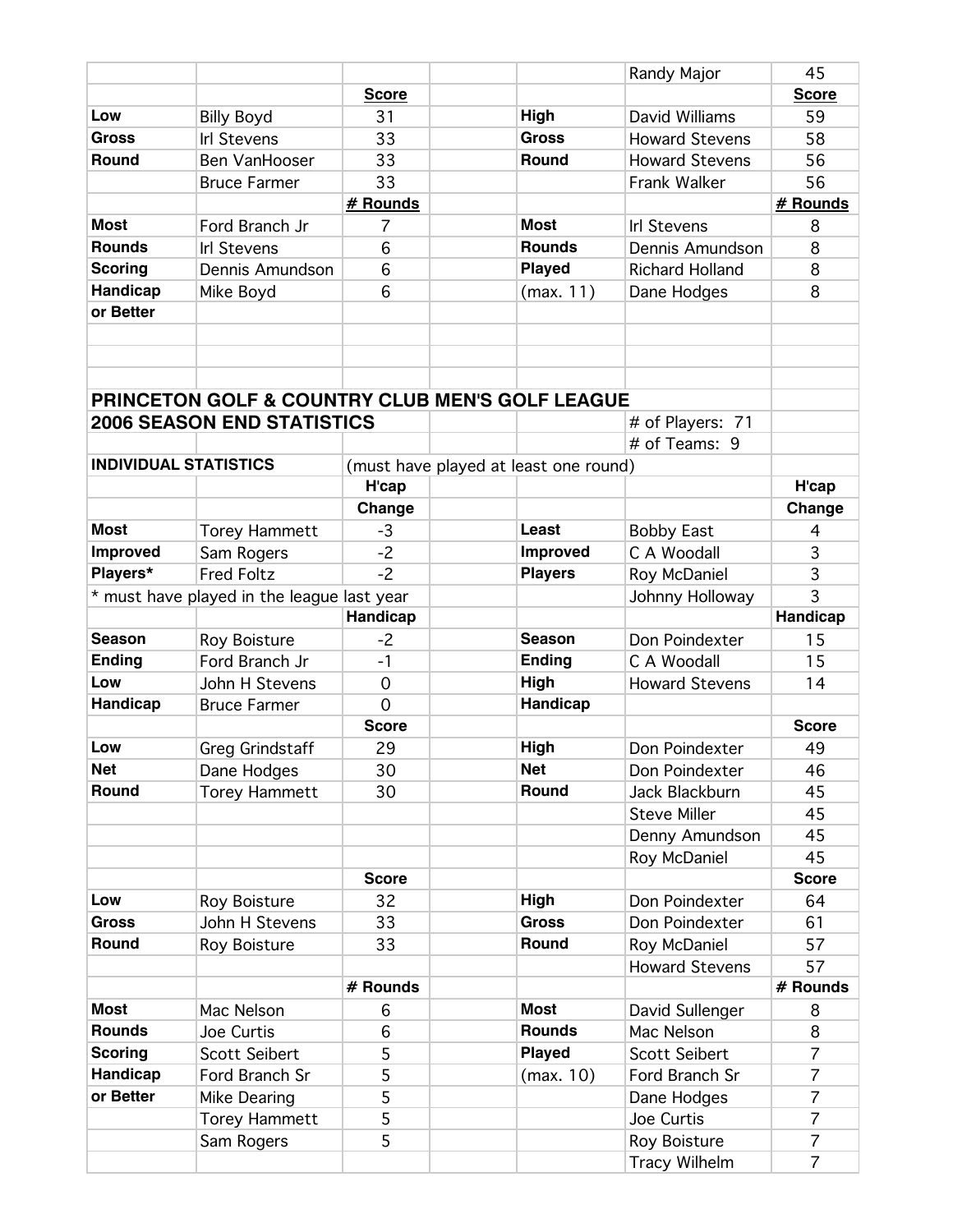|                              | PRINCETON GOLF & COUNTRY CLUB MEN'S GOLF LEAGUE                                                 |                |                                       |                                    |                                  |
|------------------------------|-------------------------------------------------------------------------------------------------|----------------|---------------------------------------|------------------------------------|----------------------------------|
|                              | <b>2005 SEASON END STATISTICS</b>                                                               |                |                                       | # of Players: 69                   |                                  |
|                              |                                                                                                 |                |                                       | # of Teams: 9                      |                                  |
| <b>INDIVIDUAL STATISTICS</b> |                                                                                                 |                | (must have played at least one round) |                                    |                                  |
|                              |                                                                                                 | H'cap          |                                       |                                    | H'cap                            |
|                              |                                                                                                 | Change         |                                       |                                    | Change                           |
| <b>Most</b>                  | Ralph Smith                                                                                     | $-4$           | <b>Least</b>                          | Wayne Oldham                       | 4                                |
| Improved                     | Jack Kennedy                                                                                    | $-2$           | Improved                              | <b>Rick Lewis</b>                  | $\overline{c}$                   |
| Players*                     | <b>Charles Farmer</b>                                                                           | $-2$           | <b>Players</b>                        | <b>Scott Seibert</b>               | $\overline{c}$                   |
|                              | <b>Todd Griffin</b>                                                                             | $-2$           |                                       | Bryan Jaggers                      | $\overline{c}$                   |
|                              | Ray Moore                                                                                       | $-2$           |                                       |                                    |                                  |
|                              | * must have played in the league last year                                                      |                |                                       |                                    |                                  |
|                              |                                                                                                 |                |                                       |                                    |                                  |
|                              |                                                                                                 | Handicap       |                                       |                                    | Handicap                         |
| <b>Season</b>                | Ford Branch Jr                                                                                  | -2             | <b>Season</b>                         | Don Poindexter                     | 16                               |
| <b>Ending</b>                | Roy Boisture                                                                                    | $-1$           | <b>Ending</b>                         | Roy McDaniel                       | 14                               |
| Low                          | <b>Bruce Farmer</b>                                                                             | $\overline{0}$ | High                                  | Nelson Weaver                      | 14                               |
| Handicap                     | John H Stevens                                                                                  | $\mathbf 0$    | Handicap                              | Jim Moore                          | 14                               |
|                              |                                                                                                 |                |                                       |                                    |                                  |
|                              |                                                                                                 | <b>Score</b>   |                                       |                                    | <b>Score</b>                     |
| Low                          | <b>Ralph Smith</b>                                                                              | 21             | High                                  | <b>Steve Miller</b>                | 47                               |
| <b>Net</b>                   | Ray Moore                                                                                       | 28             | <b>Net</b>                            | Jay Davis                          | 46                               |
| <b>Round</b>                 | Johnny Holloway                                                                                 | 29             | Round                                 | <b>Tim Wiley</b>                   | 46                               |
|                              | <b>Charles Farmer</b>                                                                           | 29             |                                       | Wayne Oldham                       | 45                               |
|                              |                                                                                                 |                |                                       | <b>Charles Farmer</b>              | 45                               |
|                              |                                                                                                 |                |                                       |                                    |                                  |
|                              |                                                                                                 | <b>Score</b>   |                                       |                                    | <b>Score</b>                     |
| Low                          | Roy Boisture                                                                                    | 31             | High                                  | Don Poindexter                     | 59                               |
| <b>Gross</b>                 | Ralph Smith                                                                                     | 32             | <b>Gross</b>                          | Don Poindexter                     | 58                               |
| Round                        | <b>Billy Boyd</b>                                                                               | 33             | Round                                 | <b>Steve Miller</b>                | 57                               |
|                              |                                                                                                 |                |                                       | <b>Charles Farmer</b>              | 56                               |
|                              |                                                                                                 |                |                                       |                                    |                                  |
|                              |                                                                                                 | # Rounds       |                                       |                                    | # Rounds                         |
| <b>Most</b><br><b>Rounds</b> | Jack Kennedy                                                                                    | 6              | <b>Most</b><br><b>Rounds</b>          | Jerry Adams                        | 9                                |
|                              | Mac Nelson                                                                                      | 6              |                                       | Ray Moore                          | $\overline{7}$<br>$\overline{7}$ |
| <b>Scoring</b><br>Handicap   | Jerry Adams                                                                                     | 6<br>6         | <b>Played</b>                         | Mac Nelson                         | $\overline{7}$                   |
| or Better                    | Ray Moore                                                                                       |                | (max. 10)                             | <b>Ricky Gray</b>                  |                                  |
|                              |                                                                                                 |                |                                       |                                    |                                  |
|                              |                                                                                                 |                |                                       |                                    |                                  |
|                              |                                                                                                 |                |                                       |                                    |                                  |
|                              |                                                                                                 |                |                                       |                                    |                                  |
|                              |                                                                                                 |                |                                       |                                    |                                  |
|                              | <b>PRINCETON GOLF &amp; COUNTRY CLUB MEN'S GOLF LEAGUE</b><br><b>2004 SEASON END STATISTICS</b> |                |                                       |                                    |                                  |
|                              |                                                                                                 |                |                                       | # of Players: 80<br># of Teams: 10 |                                  |
| <b>INDIVIDUAL STATISTICS</b> |                                                                                                 |                | (must have played at least one round) |                                    |                                  |
|                              |                                                                                                 | H'cap          |                                       |                                    | H'cap                            |
|                              |                                                                                                 | Change         |                                       |                                    | Change                           |
|                              |                                                                                                 |                |                                       |                                    |                                  |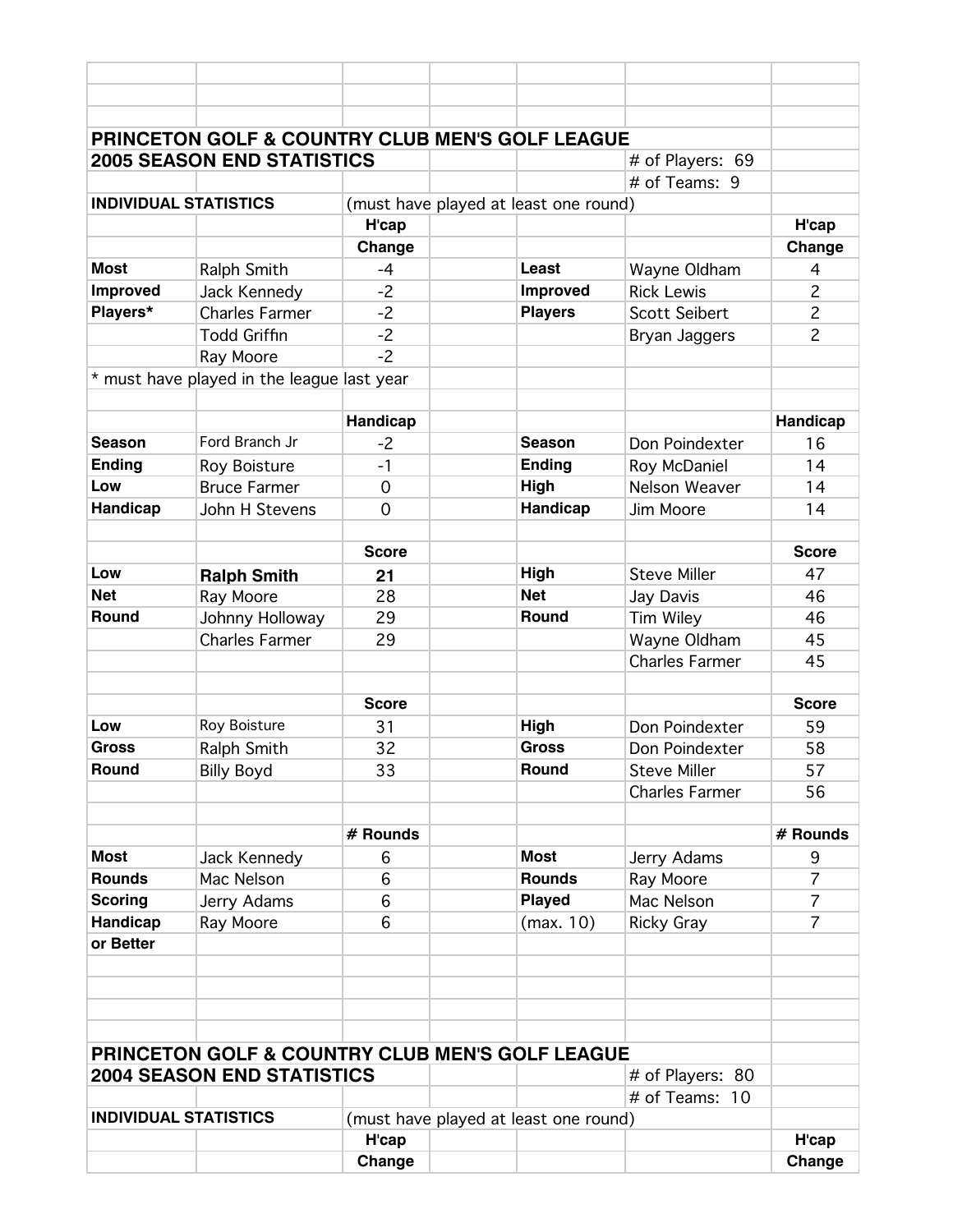| <b>Most</b>                 |                                            | $-2$           | Least                                                      | Roy McDaniel                    | 5              |
|-----------------------------|--------------------------------------------|----------------|------------------------------------------------------------|---------------------------------|----------------|
|                             | <b>Ricky Watson</b>                        | $-2$           |                                                            |                                 |                |
| <b>Improved</b><br>Players* | <b>Ricky Gray</b>                          |                | <b>Improved</b><br><b>Players</b>                          | Ralph Smith<br>Al Giordano      | 4<br>3         |
|                             | Ronnie Cash                                | $-2$<br>$-2$   |                                                            |                                 |                |
|                             | Dane Hodges                                |                |                                                            |                                 |                |
|                             | * must have played in the league last year |                |                                                            |                                 |                |
|                             |                                            |                |                                                            |                                 |                |
|                             |                                            | Handicap       |                                                            |                                 | Handicap       |
| <b>Season</b>               | Ford Wayne Branch                          | $-1$           | <b>Season</b>                                              | Lowell Jewell                   | 17             |
| <b>Ending</b>               | <b>Bruce Farmer</b>                        | $\mathbf 0$    | <b>Ending</b>                                              | Don Poindexter                  | 17             |
| Low                         | Roy Boisture                               | $\mathbf 0$    | High                                                       | Phillip VanHooser               | 16             |
| Handicap                    | <b>Billy Boyd</b>                          | 1              | Handicap                                                   |                                 |                |
|                             |                                            |                |                                                            |                                 |                |
|                             |                                            | <b>Score</b>   |                                                            |                                 | <b>Score</b>   |
| Low                         | <b>Torey Hammett</b>                       | 29             | High                                                       | <b>Todd Griffin</b>             | 62             |
| <b>Net</b>                  | Larry Doub                                 | 30             | <b>Net</b>                                                 | Lowell Jewell                   | 61             |
| Round                       | <b>Greg Grindstaff</b>                     | 30             | <b>Round</b>                                               | <b>Bobby Franklin</b>           | 49             |
|                             | Nelson Weaver                              | 30             |                                                            | Jae Englebright                 | 48             |
|                             | Rodney Murphy                              | 30             |                                                            | Don Poindexter                  | 48             |
|                             | James Traylor                              | 30             |                                                            | Ray Moore                       | 48             |
|                             |                                            |                |                                                            |                                 |                |
|                             |                                            | <b>Score</b>   |                                                            |                                 | <b>Score</b>   |
| Low                         | Ford Wayne Branch                          | 32             | High                                                       | Lowell Jewell                   | 77             |
| <b>Gross</b>                | Roy Boisture                               | 32             | <b>Gross</b>                                               | <b>Todd Griffin</b>             | 75             |
| Round                       | <b>Bruce Farmer</b>                        | 34             | Round                                                      | Phillip VanHooser               | 65             |
|                             | Jack Litchfield                            | 34             |                                                            | Don Poindexter                  | 65             |
|                             |                                            |                |                                                            |                                 |                |
|                             |                                            | # Rounds       |                                                            |                                 | # Rounds       |
| <b>Most</b>                 | <b>Torey Hammett</b>                       | 8              | <b>Most</b>                                                | Larry Doub                      | 9              |
| <b>Rounds</b>               | <b>Buddy Cash</b>                          | 7              | <b>Rounds</b>                                              | <b>Torey Hammett</b>            | 9              |
| <b>Scoring</b>              | Mac Nelson                                 | 7              | <b>Played</b>                                              | Mac Nelson                      | 9              |
| <b>Handicap</b>             | <b>Billy Johnson</b>                       | 6              | (max. 10)                                                  | <b>Billy Boyd</b>               | 8              |
| or Better                   | <b>Billy Boyd</b>                          | 6              |                                                            | <b>Willis Oliver</b>            | 8              |
|                             |                                            |                |                                                            |                                 |                |
|                             |                                            |                |                                                            |                                 |                |
|                             |                                            |                |                                                            |                                 |                |
|                             |                                            |                |                                                            |                                 |                |
|                             |                                            |                | <b>PRINCETON GOLF &amp; COUNTRY CLUB MEN'S GOLF LEAGUE</b> |                                 |                |
|                             | <b>2003 SEASON END STATISTICS</b>          |                |                                                            | # of Players: 76                |                |
|                             |                                            |                |                                                            | # of Teams: 9                   |                |
|                             | <b>INDIVIDUAL STATISTICS</b>               |                | (must have played at least one round)                      |                                 |                |
|                             |                                            | H'cap          |                                                            |                                 | H'cap          |
|                             |                                            | Change         |                                                            |                                 | Change         |
| <b>Most</b>                 | <b>Steve Boaz</b>                          | $-3$           | Least                                                      | Jim Moore                       | 4              |
| <b>Improved</b>             | Jack Kennedy                               | $-2$           | Improved                                                   | <b>Charles Farmer</b>           | $\overline{2}$ |
| Players*                    | Chip Hutcheson                             | $-2$           | <b>Players</b>                                             | David Peek                      | $\overline{c}$ |
|                             |                                            |                |                                                            |                                 |                |
|                             |                                            |                |                                                            |                                 |                |
|                             | <b>Billy Johnson</b>                       | $-2$           |                                                            | <b>Ricky Gray</b>               | $\overline{c}$ |
|                             | <b>Neal Cummins</b>                        | $-2$           |                                                            | <b>Bob Brown</b><br>Ronnie Cash | $\overline{c}$ |
| $\star$                     | must have played in the league last year   |                |                                                            |                                 | $\overline{c}$ |
|                             |                                            |                |                                                            | Tim Wiley                       | $\overline{2}$ |
| <b>Season</b>               | Roy Boisture                               | Handicap<br>-1 | <b>Season</b>                                              | Lowell Jewell                   | Handicap<br>17 |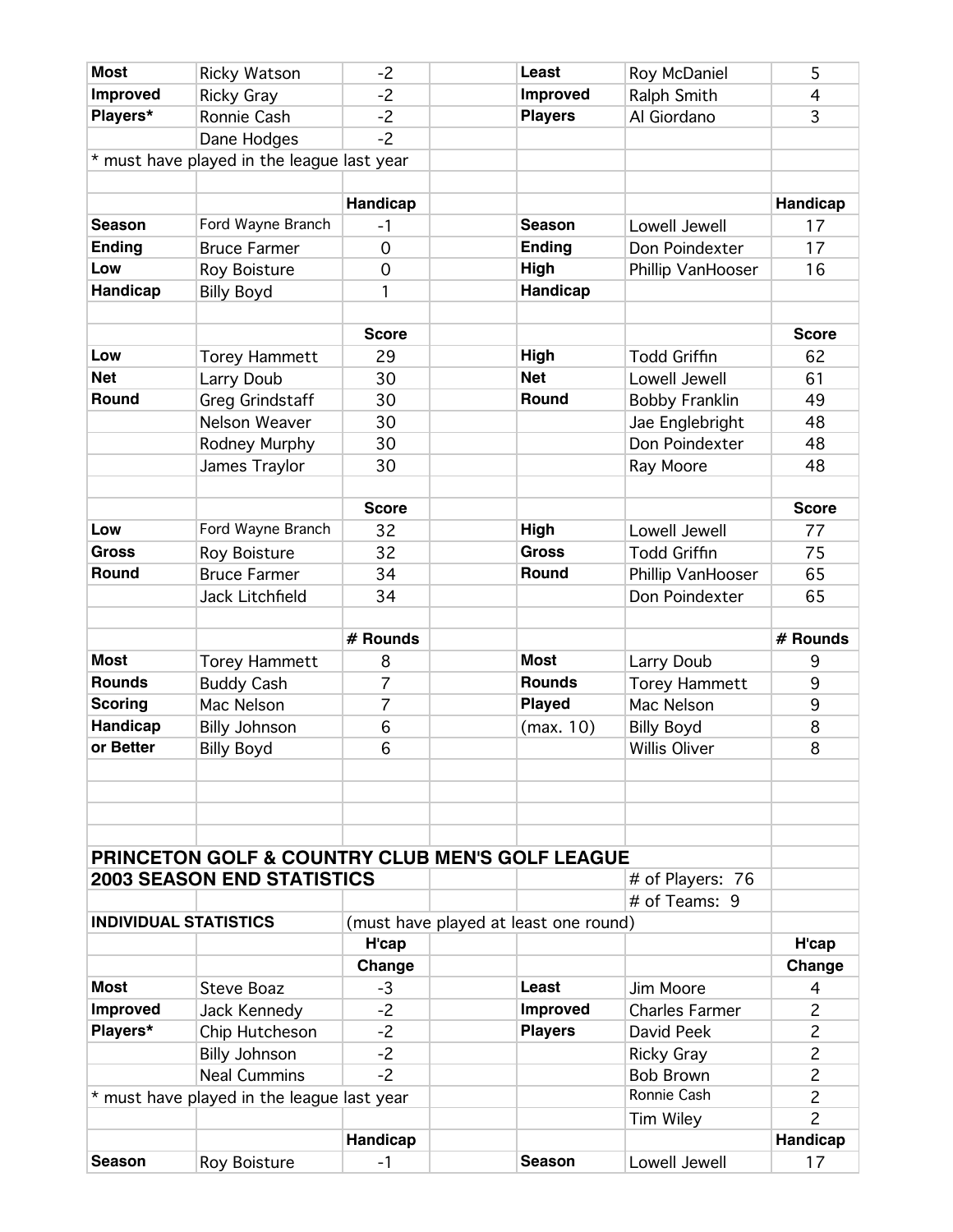| <b>Ending</b>                | Ford W. Branch                             | $\overline{0}$ | <b>Ending</b>                                   | Don Poindexter    | 16             |
|------------------------------|--------------------------------------------|----------------|-------------------------------------------------|-------------------|----------------|
| Low                          | <b>Bruce Farmer</b>                        | $\Omega$       | High                                            |                   |                |
| Handicap                     |                                            |                | Handicap                                        |                   |                |
|                              |                                            |                |                                                 |                   |                |
|                              |                                            | <b>Score</b>   |                                                 |                   | <b>Score</b>   |
| Low                          | <b>Steve Boaz</b>                          | 28             | High                                            | Lowell Jewell     | 51             |
| <b>Net</b>                   | Larry Long                                 | 30             | <b>Net</b>                                      | <b>Ricky Gray</b> | 50             |
| Round                        |                                            |                | Round                                           | Jim Moore         | 49             |
|                              |                                            |                |                                                 |                   |                |
|                              |                                            | <b>Score</b>   |                                                 |                   | <b>Score</b>   |
| Low                          | <b>Roy Boisture</b>                        | 31             | High                                            | Lowell Jewell     | 67             |
| <b>Gross</b>                 | Ford W. Branch                             | 32             | <b>Gross</b>                                    | Lowell Jewell     | 64             |
| Round                        | <b>Neal Cummins</b>                        | 33             | <b>Round</b>                                    | Don Poindexter    | 63             |
|                              |                                            |                |                                                 | <b>Bob Hayes</b>  | 60             |
|                              |                                            |                |                                                 |                   |                |
|                              |                                            | # Rounds       |                                                 |                   | # Rounds       |
| <b>Most</b>                  | <b>Billy Boyd</b>                          | 5              | <b>Most</b>                                     | David Forrester   | 8              |
| <b>Rounds</b>                | David Forrester                            | 5              | <b>Rounds</b>                                   | multiple players  | 6              |
| <b>Scoring</b>               | Mark Blackburn                             | 5              | <b>Played</b>                                   |                   |                |
| <b>Handicap</b>              | multiple players                           | 4              | (max. 9)                                        |                   |                |
| or Better                    |                                            |                |                                                 |                   |                |
|                              |                                            |                |                                                 |                   |                |
|                              |                                            |                |                                                 |                   |                |
|                              |                                            |                |                                                 |                   |                |
|                              |                                            |                |                                                 |                   |                |
|                              |                                            |                | PRINCETON GOLF & COUNTRY CLUB MEN'S GOLF LEAGUE |                   |                |
|                              | <b>2002 SEASON END STATISTICS</b>          |                |                                                 | # of Players: 82  |                |
|                              |                                            |                |                                                 | # of Teams: 9     |                |
| <b>INDIVIDUAL STATISTICS</b> |                                            |                | (must have played at least one round)           |                   |                |
|                              |                                            | H'cap          |                                                 |                   | H'cap          |
|                              |                                            | Change         |                                                 |                   | Change         |
| <b>Most</b>                  | Eddie Sullenger                            | $-2$           | Least                                           | George Stephens   | $\overline{4}$ |
| Improved                     | <b>Ricky Watson</b>                        | $-2$           | <b>Improved</b>                                 | Lowell Jewell     | $\overline{c}$ |
| Players*                     | Mike Rogers                                | $-2$           | <b>Players</b>                                  | Ray Moore         | $\overline{c}$ |
|                              | * must have played in the league last year |                |                                                 |                   |                |
|                              |                                            |                |                                                 |                   |                |
|                              |                                            | Handicap       |                                                 |                   | Handicap       |
| <b>Season</b>                | Roy Boisture                               | -2             | <b>Season</b>                                   | Don Poindexter    | 16             |
| <b>Ending</b>                | Ford W. Branch                             | 0              | <b>Ending</b>                                   | Lowell Jewell     | 14             |
| Low                          | John H. Stevens                            | 1              | High                                            | Ray Moore         | 14             |
| Handicap                     | <b>Bruce Farmer</b>                        | 1              | Handicap                                        | Don McNeal        | 14             |
|                              |                                            |                |                                                 |                   |                |
|                              |                                            | <b>Score</b>   |                                                 |                   | <b>Score</b>   |
|                              |                                            |                |                                                 |                   |                |
| Low<br><b>Net</b>            | Ricky Watson                               | 28             | High<br><b>Net</b>                              | Lowell Jewell     | 62             |
|                              | Paul Knight                                | 29             |                                                 | Ray Moore         | 50             |
| Round                        | Mike Dearing                               | 30             | Round                                           | Frank Walker      | 50             |
|                              | <b>Ricky Gray</b>                          | 30             |                                                 |                   |                |
|                              | Mike Rogers                                | 30             |                                                 |                   |                |
|                              |                                            |                |                                                 |                   |                |
|                              |                                            | <b>Score</b>   |                                                 |                   | <b>Score</b>   |
| Low                          | Roy Boisture                               | 32             | High                                            | Lowell Jewell     | 74             |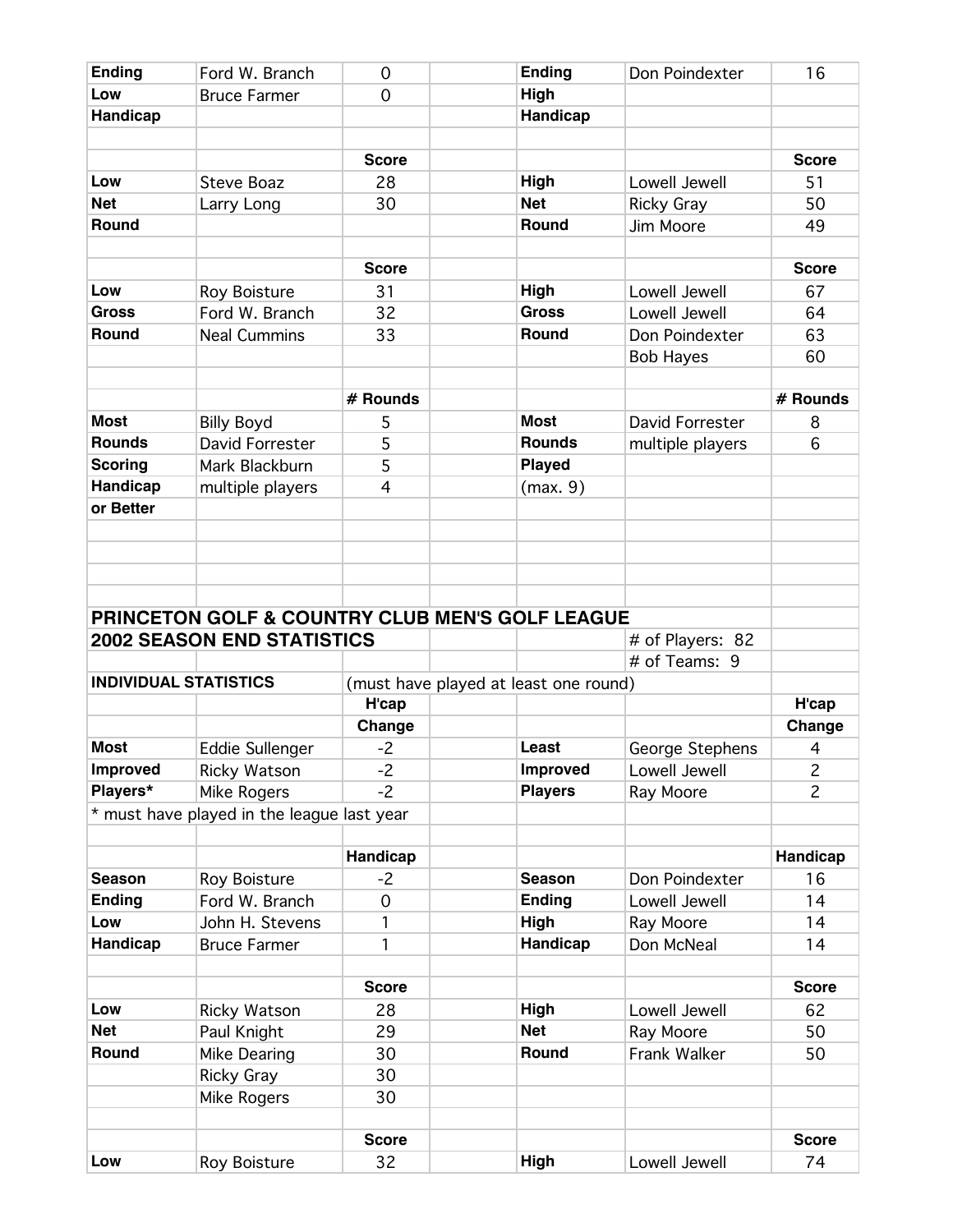| <b>Gross</b>                 | John H. Stevens                            | 34           | <b>Gross</b>                                               | Ray Moore                         | 62             |
|------------------------------|--------------------------------------------|--------------|------------------------------------------------------------|-----------------------------------|----------------|
| Round                        | <b>Roy Boisture</b>                        | 34           | Round                                                      | Frank Walker                      | 61             |
|                              | Ford W. Branch                             | 35           |                                                            | Lowell Jewell                     | 59             |
|                              | <b>Rick Hughes</b>                         | 35           |                                                            | Don Poindexter                    | 58             |
|                              |                                            |              |                                                            |                                   |                |
|                              |                                            | # Rounds     |                                                            |                                   | # Rounds       |
| <b>Most</b>                  | David Sullenger                            | 6            | <b>Most</b>                                                | David Sullenger                   | 7              |
| <b>Rounds</b>                | <b>Bill Ladd</b>                           | 6            | <b>Rounds</b>                                              | <b>Bill Ladd</b>                  | $\overline{7}$ |
| <b>Scoring</b>               | John H. Stevens                            | 5            | <b>Played</b>                                              | John H. Stevens                   | $\overline{7}$ |
| Handicap                     | Mike Dearing                               | 5            | (max. 9)                                                   | <b>Tracy Wilhelm</b>              | $\overline{7}$ |
| or Better                    | <b>Tracy Wilhelm</b>                       | 5            |                                                            |                                   |                |
|                              |                                            |              |                                                            |                                   |                |
|                              |                                            |              |                                                            |                                   |                |
|                              |                                            |              |                                                            |                                   |                |
|                              |                                            |              |                                                            |                                   |                |
|                              |                                            |              | <b>PRINCETON GOLF &amp; COUNTRY CLUB MEN'S GOLF LEAGUE</b> |                                   |                |
|                              | <b>2001 SEASON END STATISTICS</b>          |              |                                                            |                                   |                |
|                              |                                            |              |                                                            | # of Players: 80<br># of Teams: 9 |                |
| <b>INDIVIDUAL STATISTICS</b> |                                            |              |                                                            |                                   |                |
|                              |                                            |              | (must have played at least one round)                      |                                   |                |
|                              |                                            | H'cap        |                                                            |                                   | H'cap          |
|                              |                                            | Change       |                                                            |                                   | Change         |
| <b>Most</b>                  | Walt Shrewsbury                            | $-2$         | Least                                                      | <b>Bob Hayes</b>                  | 4              |
| Improved                     | Chris Cook                                 | $-2$         | <b>Improved</b>                                            | <b>Brad Harralson</b>             | $\overline{c}$ |
| Players*                     |                                            |              | <b>Players</b>                                             | Tony Copeland                     | $\overline{c}$ |
|                              | * must have played in the league last year |              |                                                            | Doug Halsey                       | $\overline{c}$ |
|                              |                                            |              |                                                            |                                   |                |
|                              |                                            |              |                                                            | Frank Anderson                    | $\overline{c}$ |
|                              |                                            | Handicap     |                                                            |                                   | Handicap       |
| <b>Season</b>                | <b>Irl Stevens</b>                         | 1            | <b>Season</b>                                              | Vance Cook                        | 19             |
| <b>Ending</b>                | <b>Bruce Farmer</b>                        | 1            | <b>Ending</b>                                              | Don Poindexter                    | 16             |
| Low                          | <b>Rick Hughes</b>                         | 1            | High                                                       | Joe Falder                        | 15             |
| Handicap                     |                                            |              | Handicap                                                   | Tom Rousseau                      | 14             |
|                              |                                            |              |                                                            |                                   |                |
|                              |                                            | <b>Score</b> |                                                            |                                   | <b>Score</b>   |
| Low                          | <b>Rick Lewis</b>                          | 27           | High                                                       | <b>Bob Hayes</b>                  | 56             |
| <b>Net</b>                   | <b>Brad Harralson</b>                      | 29           | <b>Net</b>                                                 | Vance Cook                        | 53             |
| Round                        | Jack Blackburn                             | 29           | Round                                                      | Mickey Bayer                      | 50             |
|                              |                                            |              |                                                            | Lowell Jewell                     | 50             |
|                              |                                            |              |                                                            | Frank Anderson                    | 50             |
|                              |                                            | <b>Score</b> |                                                            |                                   | <b>Score</b>   |
| Low                          | <b>Buddy Cash</b>                          | 35           | <b>High</b>                                                | Vance Cook                        | 71             |
| <b>Gross</b>                 | <b>Billy Boyd</b>                          | 35           | <b>Gross</b>                                               | <b>Bob Hayes</b>                  | 64             |
| Round                        | <b>Bruce Farmer</b>                        | 35           | Round                                                      | Lowell Jewell                     | 63             |
|                              | Jack Blackburn                             | 35           |                                                            | Tom Rousseau                      | 62             |
|                              | Chris Cook                                 | 35           |                                                            |                                   |                |
|                              |                                            |              |                                                            |                                   |                |
|                              |                                            | # Rounds     |                                                            |                                   | # Rounds       |
| <b>Most</b>                  | Odie Palm                                  | 5            | <b>Most</b>                                                | Ronnie Cash                       | 7              |
| <b>Rounds</b>                | Walt Shrewsbury                            | 5            | <b>Rounds</b>                                              | Vance Beckner                     | $\overline{7}$ |
| <b>Scoring</b>               | Jack Blackburn                             | 5            | <b>Played</b>                                              | <b>Billy Boyd</b>                 | 6              |
| Handicap                     | <b>Bill Ladd</b>                           | 4            | (max. 10)                                                  | Walt Shrewsbury                   | 6              |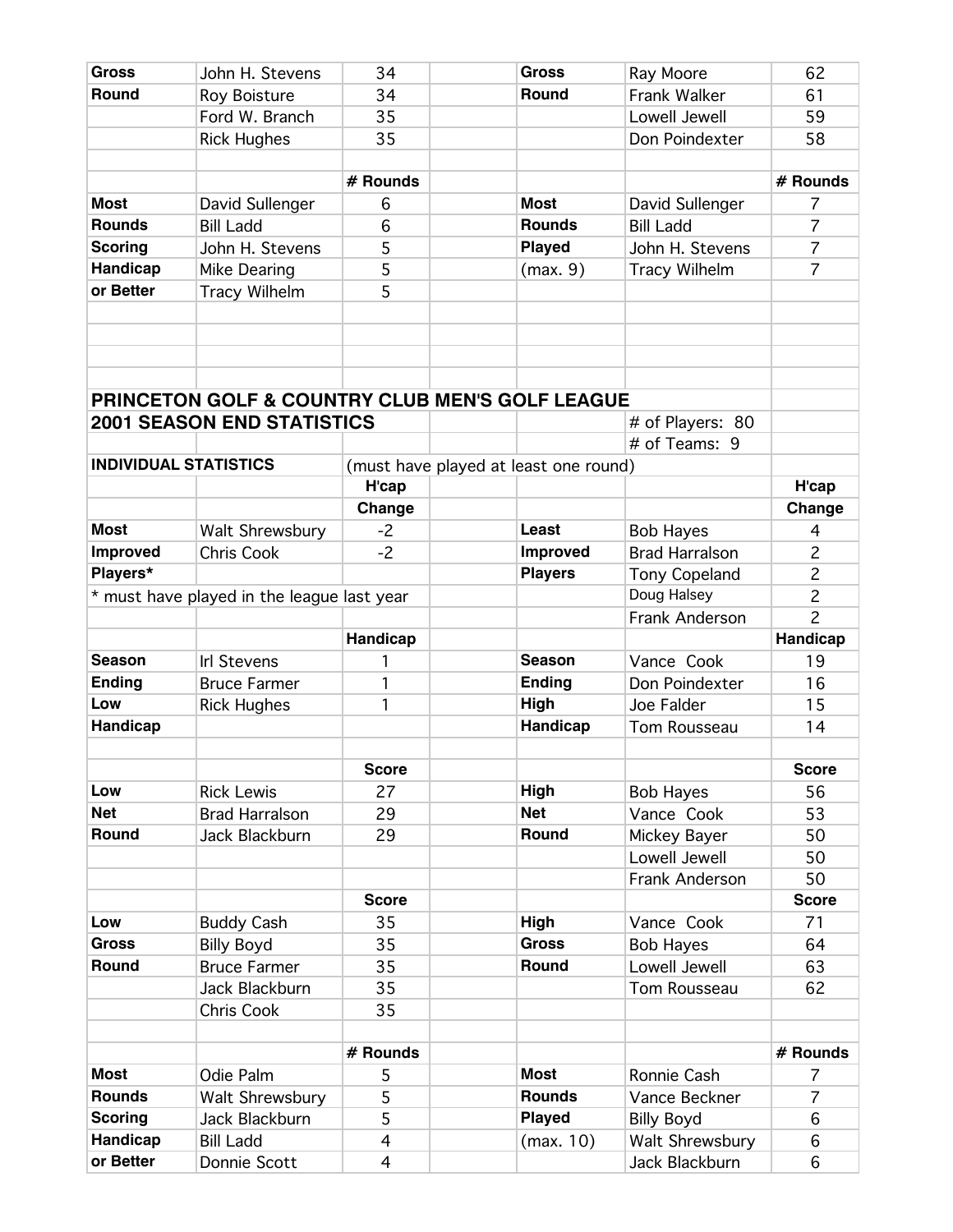|                 | Doug Stone                                                 | 4              |                                       | Mac Nelson            | 6              |
|-----------------|------------------------------------------------------------|----------------|---------------------------------------|-----------------------|----------------|
|                 | <b>Chris Cook</b>                                          | 4              |                                       | <b>Willis Oliver</b>  | 6              |
|                 |                                                            |                |                                       |                       |                |
|                 |                                                            |                |                                       |                       |                |
|                 |                                                            |                |                                       |                       |                |
|                 |                                                            |                |                                       |                       |                |
|                 | <b>PRINCETON GOLF &amp; COUNTRY CLUB MEN'S GOLF LEAGUE</b> |                |                                       |                       |                |
|                 | <b>2000 SEASON END STATISTICS</b>                          |                |                                       | # of Players: 87      |                |
|                 |                                                            |                |                                       | # of Teams: 10        |                |
|                 | <b>INDIVIDUAL STATISTICS</b>                               |                | (must have played at least one round) |                       |                |
|                 |                                                            | H'cap          |                                       |                       | H'cap          |
|                 |                                                            | Change         |                                       |                       | Change         |
| <b>Most</b>     | Halen Wendelgast                                           | -2             | Least                                 | Vance Cook            | $\overline{c}$ |
| <b>Improved</b> | 12 players lowered their                                   |                | <b>Improved</b>                       | Odie Palm             | $\overline{c}$ |
| Players*        | handicap by 1 stroke                                       |                | <b>Players</b>                        | David Sullenger       | $\overline{c}$ |
|                 | * must have played in the league last year                 |                |                                       | Walter Shrewsbury     | $\overline{c}$ |
|                 |                                                            |                |                                       | <b>Bobby Cummins</b>  | $\overline{c}$ |
|                 |                                                            | Handicap       |                                       |                       | Handicap       |
| <b>Season</b>   | Roy Boisture                                               | -1             | <b>Season</b>                         | Vance Cook            | 20             |
| <b>Ending</b>   | <b>Rick Hughes</b>                                         | $\overline{0}$ | <b>Ending</b>                         | Joe Falder            | 16             |
| Low             | <b>Billy Boyd</b>                                          | 1              | High                                  | David Williams        | 15             |
| Handicap        | <b>Irl Stevens</b>                                         | 1              | Handicap                              |                       |                |
|                 | <b>Bruce Farmer</b>                                        | 1              |                                       |                       |                |
|                 | Mike Phelps                                                | 1              |                                       |                       |                |
|                 |                                                            | <b>Score</b>   |                                       |                       | <b>Score</b>   |
| Low             | <b>Fred Foltz</b>                                          | 28             | High                                  | David Williams        | 52             |
| <b>Net</b>      | <b>Richard Holland</b>                                     | 30             | <b>Net</b>                            | Vance Cook            | 51             |
| Round           | <b>Todd Wetzel</b>                                         | 30             | <b>Round</b>                          | <b>Charles Farmer</b> | 50             |
|                 | <b>Chris Cook</b>                                          | 30             |                                       |                       |                |
|                 |                                                            |                |                                       |                       |                |
|                 |                                                            | <b>Score</b>   |                                       |                       | <b>Score</b>   |
| Low             | <b>Fred Foltz</b>                                          | 33             | High                                  | Vance Cook            | 69             |
| <b>Gross</b>    | Ken Rogers                                                 | 33             | <b>Gross</b>                          | David Williams        | 67             |
| Round           | <b>Roy Boisture</b>                                        | 33             | <b>Round</b>                          | Vance Cook            | 65             |
|                 | <b>Irl Stevens</b>                                         | 34             |                                       | Vance Cook            | 64             |
|                 | <b>Bruce Farmer</b>                                        | 34             |                                       |                       |                |
|                 | Roy Boisture                                               | 34             |                                       |                       |                |
|                 |                                                            | # Rounds       |                                       |                       | # Rounds       |
| <b>Most</b>     | Denny Amundson                                             | 8              | <b>Most</b>                           | Denny Amundson        | 10             |
| <b>Rounds</b>   | Ben Vanhooser                                              | 7              | <b>Rounds</b>                         | Ronnie Cash           | 10             |
| <b>Scoring</b>  | <b>Fred Foltz</b>                                          | 6              | <b>Played</b>                         | Mike Rogers           | 9              |
| Handicap        | <b>Gary Critser</b>                                        | 6              | (max. 11)                             |                       |                |
| or Better       |                                                            |                |                                       |                       |                |
|                 |                                                            |                |                                       |                       |                |
|                 |                                                            |                |                                       |                       |                |
|                 |                                                            |                |                                       |                       |                |
|                 |                                                            |                |                                       |                       |                |
|                 | <b>PRINCETON GOLF &amp; COUNTRY CLUB MEN'S GOLF LEAGUE</b> |                |                                       |                       |                |
|                 | <b>1999 SEASON END STATISTICS</b>                          |                |                                       | # of Players: 87      |                |
|                 |                                                            |                |                                       | # of Teams: 10        |                |
|                 | <b>INDIVIDUAL STATISTICS</b>                               |                |                                       |                       |                |
|                 |                                                            |                | (must have played at least one round) |                       |                |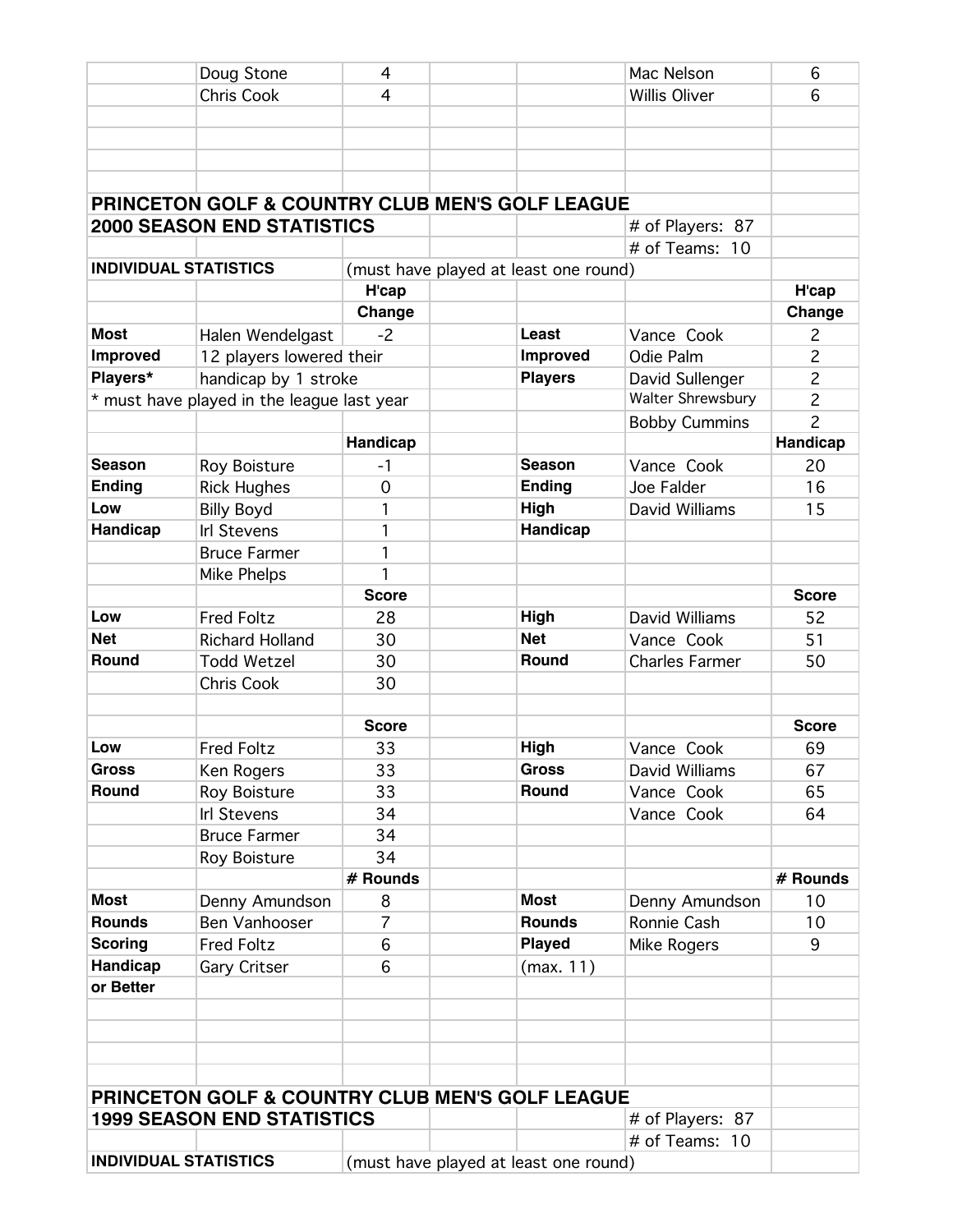|                              |                                                            | H'cap        |                                       |                                  | H'cap          |
|------------------------------|------------------------------------------------------------|--------------|---------------------------------------|----------------------------------|----------------|
|                              |                                                            | Change       |                                       |                                  | Change         |
| <b>Most</b>                  | John Brown                                                 | $-3$         | Least                                 | Halen Wendelgast                 | 4              |
| Improved                     | <b>Dick Whitsett</b>                                       | $-2$         | Improved                              | <b>Fred Nichols</b>              | $\overline{4}$ |
| Players*                     | Joe Falder                                                 | $-2$         | <b>Players</b>                        | <b>Brian McNeely</b>             | 3              |
|                              | * must have played in the league last year                 |              |                                       | Denny Amundson                   | 3              |
|                              |                                                            |              |                                       |                                  |                |
|                              |                                                            | Handicap     |                                       |                                  | Handicap       |
| <b>Season</b>                | Roy Boisture                                               | -1           | <b>Season</b>                         | Joe Falder                       | 16             |
| <b>Ending</b>                | <b>Bruce Farmer</b>                                        | 1            | <b>Ending</b>                         | <b>Bill Young</b>                | 15             |
| Low                          | <b>Brian McNeely</b>                                       | 1            | High                                  | David Williams                   | 14             |
| <b>Handicap</b>              | Mike Phelps                                                | 1            | Handicap                              | Tom Rousseau                     | 14             |
|                              | <b>Billy Blyd</b>                                          | 1            |                                       |                                  |                |
|                              |                                                            |              |                                       |                                  |                |
|                              |                                                            | <b>Score</b> |                                       |                                  | <b>Score</b>   |
| Low                          | Mike Phelps                                                | 28           | High                                  | Tom Rousseau                     | 50             |
| <b>Net</b>                   | Jim Angelinas                                              | 29           | <b>Net</b>                            | Mo Morse                         | 50             |
| Round                        | <b>Bill Ladd</b>                                           | 30           | Round                                 | Denny Amundson                   | 48             |
|                              | Mike Dearing                                               | 30           |                                       | Joe Falder                       | 48             |
|                              |                                                            |              |                                       |                                  |                |
|                              |                                                            | <b>Score</b> |                                       |                                  | <b>Score</b>   |
| Low                          | <b>Mike Phelps</b>                                         | 30           | High                                  | Joe Falder                       | 66             |
| <b>Gross</b>                 | Jim Angelinas                                              | 33           | <b>Gross</b>                          | Tom Rousseau                     | 65             |
| <b>Round</b>                 | Roy Boisture                                               | 33           | Round                                 | David Williams                   | 61             |
|                              | <b>Bruce Farmer</b>                                        | 34           |                                       | <b>Bill Young</b>                | 61             |
|                              |                                                            |              |                                       |                                  |                |
| <b>Most</b>                  |                                                            | # Rounds     | <b>Most</b>                           |                                  | # Rounds       |
| <b>Rounds</b>                | <b>Buddy Cash</b>                                          | 6            | <b>Rounds</b>                         | Ralph Smith<br><b>Brent Ladd</b> | 9              |
| <b>Scoring</b>               | Ralph Smith<br><b>Brent Ladd</b>                           | 6<br>6       | <b>Played</b>                         |                                  | 8<br>8         |
| <b>Handicap</b>              | Mike Dearing                                               | 6            | (max. 10)                             | <b>Bill Ladd</b>                 |                |
| or Better                    |                                                            |              |                                       |                                  |                |
|                              |                                                            |              |                                       |                                  |                |
|                              |                                                            |              |                                       |                                  |                |
|                              |                                                            |              |                                       |                                  |                |
|                              | <b>PRINCETON GOLF &amp; COUNTRY CLUB MEN'S GOLF LEAGUE</b> |              |                                       |                                  |                |
|                              |                                                            |              |                                       |                                  |                |
|                              |                                                            |              |                                       |                                  |                |
|                              | <b>1998 SEASON END STATISTICS</b>                          |              |                                       | # of Players: 83                 |                |
| <b>INDIVIDUAL STATISTICS</b> |                                                            |              |                                       | # of Teams: 10                   |                |
|                              |                                                            | H'cap        | (must have played at least one round) |                                  | H'cap          |
|                              |                                                            | Change       |                                       |                                  | Change         |
| <b>Most</b>                  | Denny Amundson                                             | $-3$         | Least                                 | Jay Davis                        | 2              |
| <b>Improved</b>              | <b>Brian McNeely</b>                                       | $-2$         | Improved                              | Rob Seeley                       | $\overline{c}$ |
| Players*                     | Mike Rogers                                                | $-2$         | <b>Players</b>                        | <b>Dick Whitsett</b>             | $\overline{c}$ |
|                              | * must have played in the league last year                 |              |                                       | C.A. Woodall                     | $\overline{c}$ |
|                              |                                                            |              |                                       | Al Giordano                      | $\overline{c}$ |
|                              |                                                            |              |                                       |                                  |                |
|                              |                                                            | Handicap     |                                       |                                  | Handicap       |
| <b>Season</b>                | Dennis Tomek                                               | $-1$         | <b>Season</b>                         | Joe Falder                       | 16             |
| <b>Ending</b>                | <b>Roy Boisture</b>                                        | 0            | <b>Ending</b>                         | <b>Bill Young</b>                | 16             |